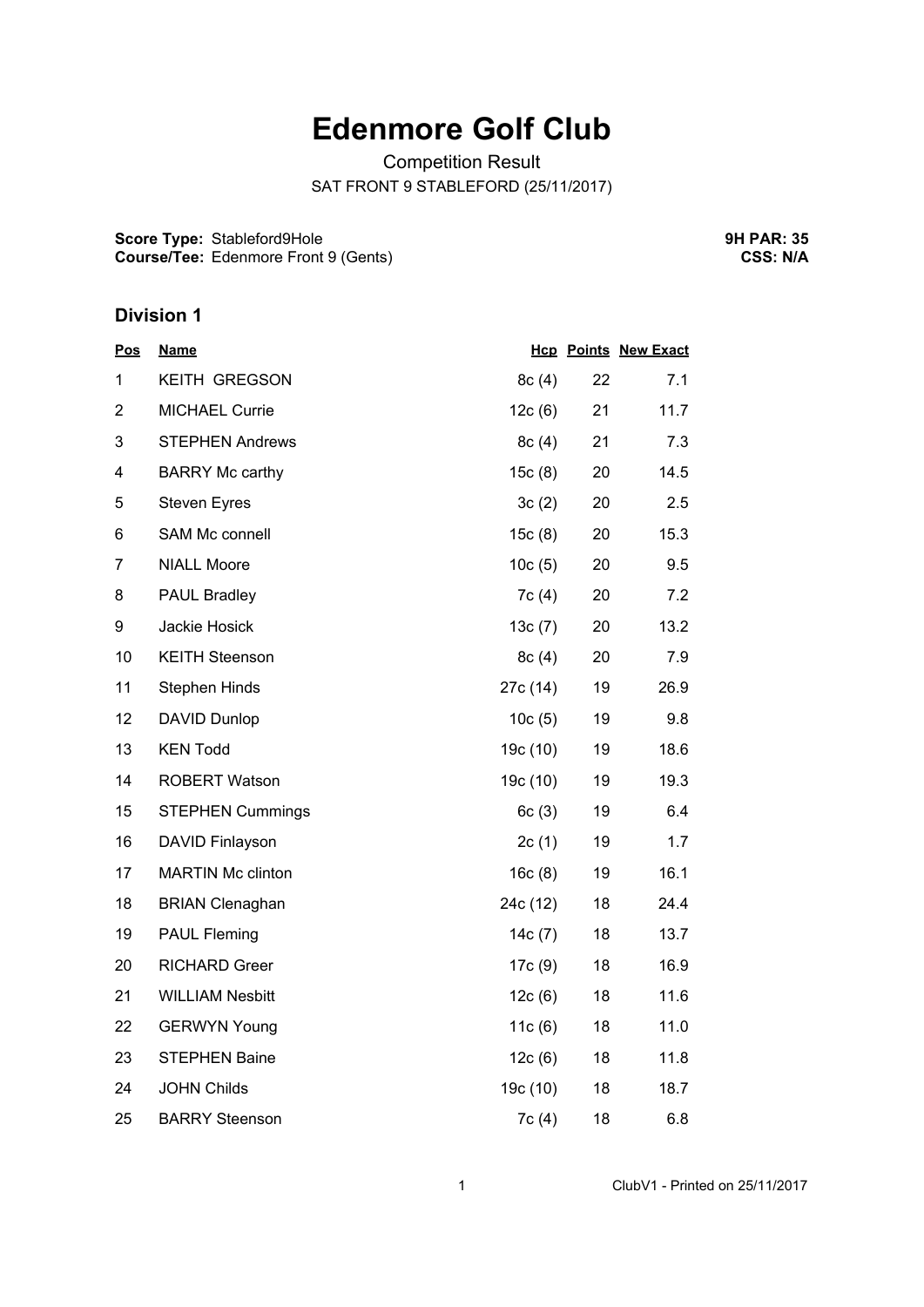**Score Type: Course/Tee:** Stableford9Hole Edenmore Front 9 (Gents)

## **Division 1**

| Pos | <b>Name</b>             |           |        | <b>Hcp Points New Exact</b> |
|-----|-------------------------|-----------|--------|-----------------------------|
| 26  | <b>STEPHEN Hylands</b>  | 6c(3)     | 18     | 5.6                         |
| 27  | <b>WILLIAM Moffett</b>  | 9c(5)     | 17     | 9.3                         |
| 28  | <b>Greig Stewart</b>    | 19c (10)  | 17     | 18.6                        |
| 29  | <b>COLIN Mathewson</b>  | 22c(11)   | 17     | 22.0                        |
| 30  | <b>JACKIE Gilliland</b> | 16c(8)    | 17     | 15.5                        |
| 31  | <b>GARY Latham</b>      | 19c (10)  | 17     | 18.6                        |
| 32  | RAYMOND Craig           | 14c(7)    | 17     | 13.6                        |
| 33  | <b>IAN Little</b>       | 11 $c(6)$ | 17     | 10.5                        |
| 34  | PAT Cushnahan           | 21c(11)   | 17     | 20.7                        |
| 35  | Mark Wilson             | 17c (9)   | 16     | 16.6                        |
| 36  | <b>STEPHEN Fletcher</b> | 21c(11)   | 16     | 21.3                        |
| 37  | Ian Hamilton            | 16c(8)    | 16     | 16.3                        |
| 38  | <b>RICHARD Swain</b>    | 11c(6)    | 16     | 11.0                        |
| 39  | PAUL HERRON             | 14 $c(7)$ | 16     | 14.1                        |
| 40  | <b>ALAN Patterson</b>   | 13c(7)    | 16     | 12.6                        |
| 41  | <b>KEITH Hare</b>       | 22c (11)  | 16     | 22.4                        |
| 42  | George Mc Cartney       | 17c (9)   | 16     | 17.4                        |
| 43  | <b>WAYNE SLOAN</b>      | 6c(3)     | 16     | 5.7                         |
| 44  | Alan Cullen             | 21c(11)   | $15\,$ | 21.0                        |
| 45  | <b>RICHARD WARNE</b>    | 28c (14)  | 15     | 28.0                        |
| 46  | Chris Brown             | 17c (9)   | 15     | 17.4                        |
| 47  | Denis Burns             | 14c (7)   | 15     | 14.4                        |
| 48  | <b>MARTIN Wright</b>    | 15c(8)    | 15     | 14.5                        |
| 49  | <b>JAMES Scott</b>      | 10c(5)    | 15     | 9.5                         |
| 50  | Kieran Smyth            | 19c (10)  | 15     | 19.0                        |
| 51  | <b>STEPHEN Murphy</b>   | 15c(8)    | 15     | 14.5                        |
| 52  | Paul Gardiner           | 17c (9)   | 15     | 17.3                        |
| 53  | <b>Trevor Kennedy</b>   | 16c(8)    | 14     | 16.0                        |
| 54  | <b>HAROLD Spence</b>    | 17c (9)   | 14     | 16.8                        |